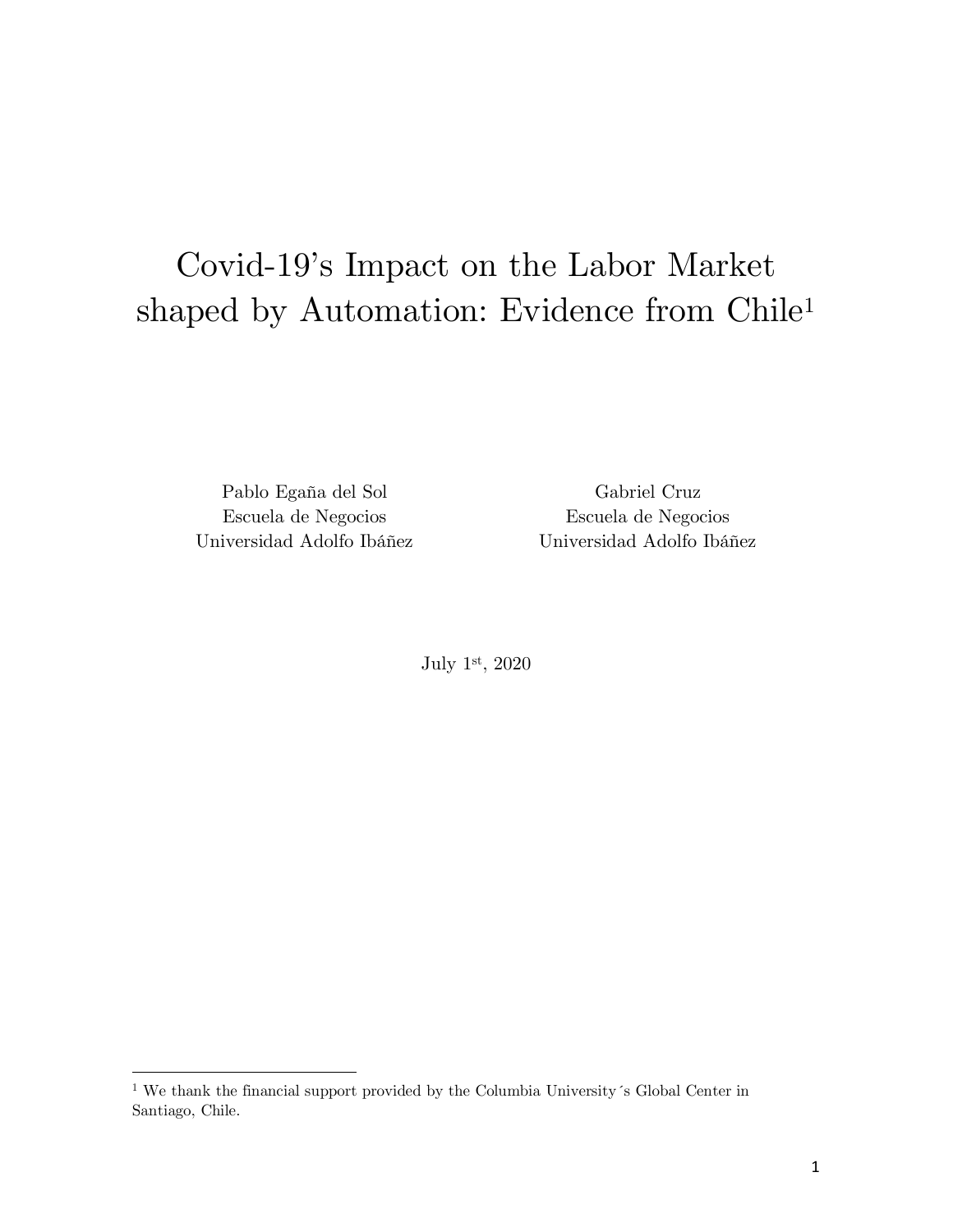#### I Introduction

In this article, we argue that the ongoing COVID-19 pandemic would serve as a catalyzer for automation processes in several firms across industries and territories. It is a desolate fact that many workers had lost their job in the recent months due the restrictions (quarantine and confinements, curfews, general physical movement restrictions, etc.) put in place to control for the COVID-19 pandemic (Superintendencia de Pensiones, 2020; INE, 2020; Coibion et al., 2020). Many of those workers are expecting to return to their previous occupation when the current situation turns out to be safer and the government lift restrictions. Regardless is a very complicated, rather speculative, task to predict the situation in the labor market when the pandemic fades out, we will expose a couple of stylized fact that are consistent with the following hypothesis: industries are accelerating the digital transformation of their operations and we will experience a jobless recovery in many sectors, especially those were the automation technologies are available, the degree of at-work physical proximity is high, the level of exposure of covid-19 is high, and the capabilities to work remotely are low.2 In other words, companies are forced to operate relying heavily on technology during the pandemic, and this would become the new normal in several economic sectors. We will provide empirical evidence supporting our hypothesis using data at individual and industry/sector level in Chile.

Recent developments on digitalization, cognitive computing, artificial intelligence, and robotics, which are key parts of the so-called automation in the Industry 4.0 context, have been offering countless benefits through increased productivity and efficiency.3 Irrespective of these positive effects, automation may have undesirable consequences on the labor market, at least in the medium term. There is empirical evidence indicating that various occupations have become redundant, and in some cases, have become unnecessary (Winick, 2018). Furthermore, Automation may increase demand of some occupations (the complementarity effect or new tasks) and decrease others (the substitution effect).4 Indeed, Webb (2020) finds that the exposure to robots is associated with a decline in wages of between 8 and 14% and a decline in the employment share of between 9 and 18% in the United States between 1980 and 2010. For example, Arntz et al. (2016) found that the fraction of jobs at

<u>.</u>

<sup>&</sup>lt;sup>2</sup> This jobless recovery, or "cleansing effect", has been studied regarding previous economic crisis, such as the Great Recession in 2009 (Micco, 2020).

<sup>3</sup> E.g. Acemoglu and Restrepo (2018), Frey and Osborne (2017), Arntz et al. (2017), McKinsey (2017), Fort (2017), Egana-delSol (2019), Egaña-delSol and Joyce (2020), among others, argue that due to recent developments, a significant proportion of current jobs are susceptible to automation.

<sup>4</sup> See Graetz and Michaels (2018), Brynjolfsson and McAfee (2014), and Acemoglu and Restrepo (2018; 2019).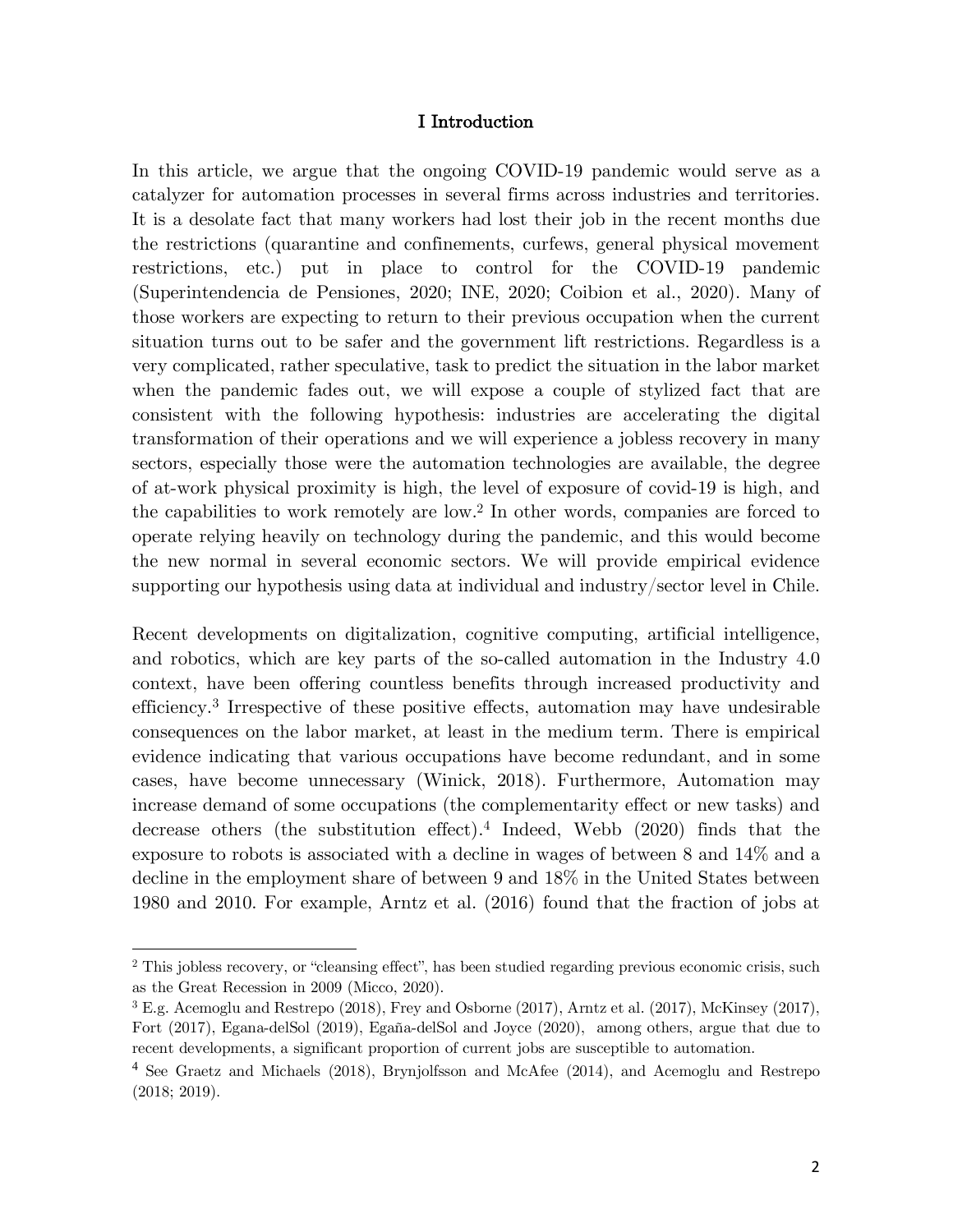high risk of automation (that is, with a predicted probability greater than  $70\%$  at the individual level), among member countries of the Organization for Economic Cooperation and Development (OECD), was 9%, with a range of 6 to 12%, while EgañadelSol and Joyce (2020) estimate that the percentage of jobs under high risk of automation are in the 11-42% range for developing economies. Bustelo et al. (2020) finds that women have a higher risk of been replaced by automation than their male peers in Latin America. In Chile, there is a recent report showing that the share of workers at high risk of automation is around 17% (Bravo et al., 2019).

On the other hand, COVID-19 has had an immediate effect on the labor market, destroying thousands of jobs (Atkeson, 2020; Beland et al, 2020; Sanchez et al., 2020; Superintendencia de Pensiones, 2020). In particular, Beland et al. (2020) find that COVID-19 increased the unemployment rate especially in men, younger workers, Hispanics, and less-educated workers in the United States. They also built three indexes to identify what type of occupations are (1) more exposed to disease, workers that work with (2) proximity to coworkers, and workers who can easily (3) work remotely. Their data suggest that employees in occupations working in proximity to others are more affected while occupations able to work remotely are less affected. We claim that the COVID-19 pandemic has been accelerating many of these technological changes, such as the use of chatbots, virtual agents, automatic financial reports, middle-men in the delivery or the supply chain, among many others. Unfortunately, there is no reliable and validated source of information regarding the degree of recent adoption of technology. Therefore, we build our analysis on wellknown metrics of the potential of automation of certain occupations (Frey and Osborne, 2017) as well as indices capturing the capacity of computers, software and robots to perform task within occupations, based on recent patent records in the US (Webb, 2020). That is to say, we will estimate the potential of each sector of the Chilean economy to replace workers by machines or computers unrelatedly to the COVID-19 pandemic, but based on the current information that we have of the available technology to perform it.

In short, the current sanitary crisis may result in an acceleration of the effects of automation on the labor market. We will show the heterogenous impacts that COVID-19 fueled by automation may have industries and territories would have in Chile. In this milieu, this article has two objectives: (1) Identify which sectors, territories, and workers would be most affected by automation in Chile; and (2) identify what sectors would be most affected by COVID-19 and shed lights on how this is related with automation in Chile.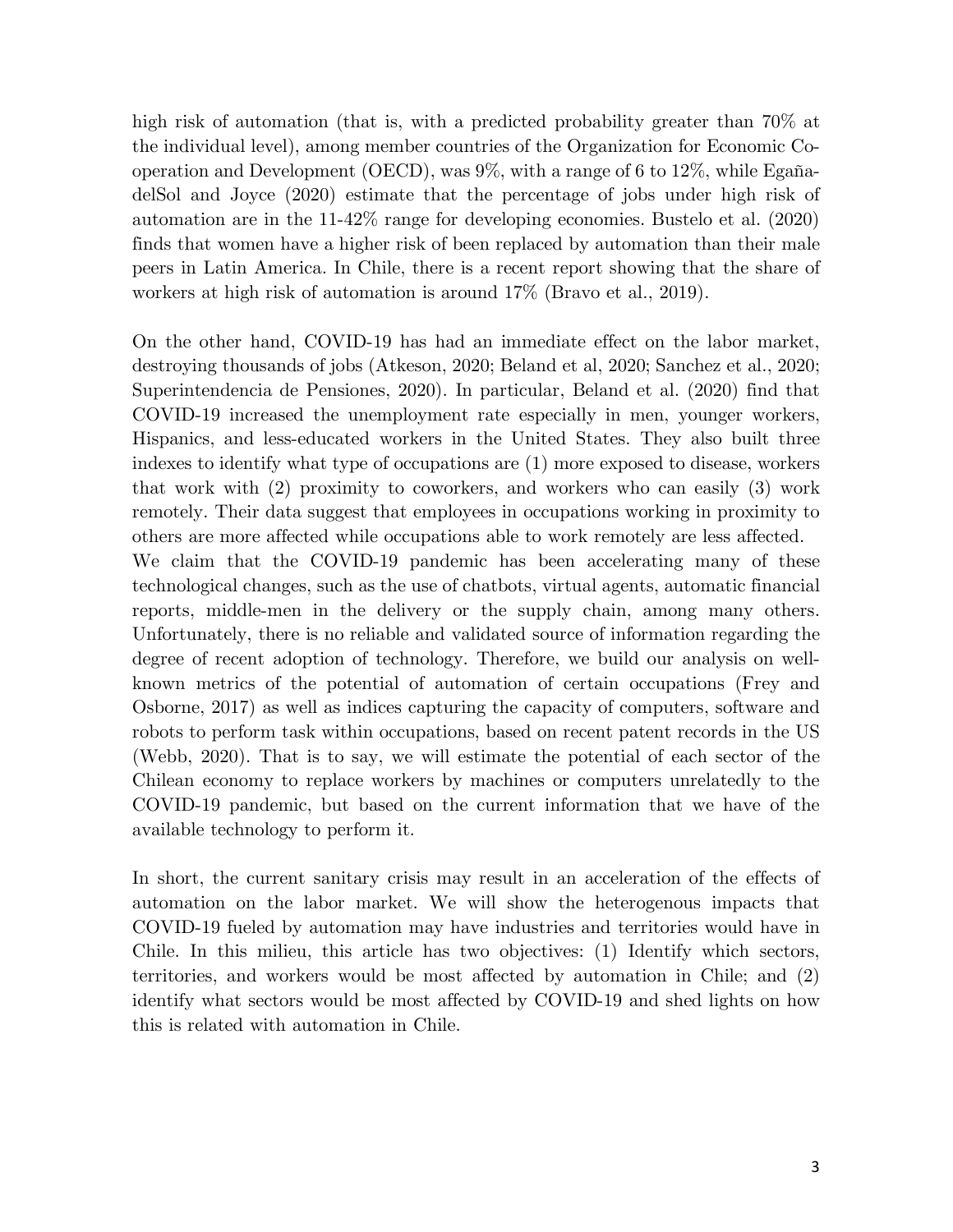In this paper we use CASEN dataset, Frey and Osborne (2017) probabilities of automation at occupation level, and Webb (2020) new index of automation capabilities based on patent records in the US.

We use an expectation-maximization algorithm to predict the index of automation of each occupation in Chile. With this analysis, we identify what productivity sectors and geographical areas are more likely to be automated.

We find evidence that COVID-19 might act as catalyzer on the digital transformation of firms in Chile. In particular, we find that the automation risks have a significant geographical heterogeneity, even within subnational areas. This heterogeneity is partly determined by their economic activities ---e.g. agriculture, mining, and services--- as well as demographic characteristics (i.e. worker's average age, income, and gender). In addition, we argue that Chile might experience a jobless recovery in many economic sectors, especially in those were the automation technologies are available, the degree of both at-work physical proximity and the level of exposure to COVID-19 are high, and the capabilities to work remotely are low.

The rest of the article is organized as follows. Section II presents the data and methodology. Section III presents the main results. Then, section IV offers some conclusions.

## II Data and Methodology

We use three sources to measure the automation prediction in Chile. First, Encuesta de Caracterización Socioeconómica Nacional (CASEN) provides information about workers' occupations, age, gender, region, and other relevant characteristics that help to answer our first objective. Particularly, each person that works is associated to some International Standard Classification of Occupations (ISCO) occupation code.

Then, we use Webb (2020) to predict the automation score by occupations controlled by workers' characteristics. Moreover, we also estimated the same predictions using Frey and Osborne (2017) as a robustness check of our results.

Webb (2020) uses patent data to show what occupations are most exposed to robotics and new technologies such as software and artificial intelligence. In particular, he quantifies the overlap between the text of patents and the text of job description using the Google Patents Public Data, and the O\*Net database of occupations and tasks<sup>5</sup>. Then, he uses the text of patents to identify what the technology can do.  $6$ 

<u>.</u>

<sup>5</sup> Table A1 shows an example.

<sup>6</sup> Figure A1 illustrates the method how Webb (2020) builds technology exposure measures.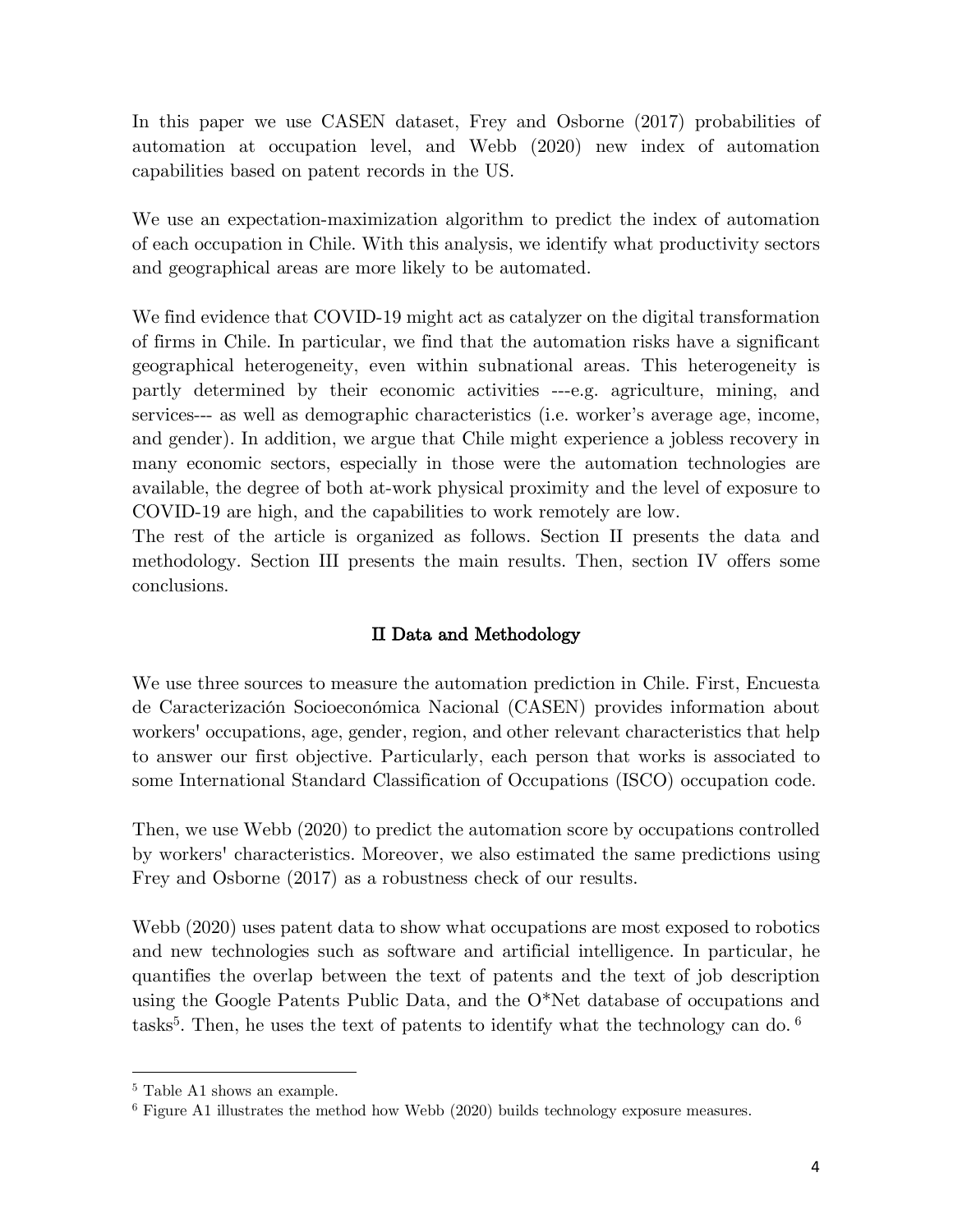Frey and Osborne (2017) use machine learning experts that manually analyzed 70 occupations and labelled them as either automatable or not. Then, they label the remaining 632 occupation contained on the O\*Net data base using an algorithm. They find that 47% of total US employment is highly susceptible to automation, this means that 47% of occupations have a probability to be automated higher to 70%. Webb (2020) does not choose a threshold to classify occupations in high risk, but we classify occupations in high risk when their result is higher than the mean plus one standard deviation.7

| ISCO 4-<br>Digit |                                 | ISCO-08 Title 2010 SOC Code | 2010 SOC Title                                                                                 | Frey $\&$<br>Osborne (2017)<br>Index | Webb<br>(2020)<br>Index |
|------------------|---------------------------------|-----------------------------|------------------------------------------------------------------------------------------------|--------------------------------------|-------------------------|
| 2341             | Primary school<br>teachers      | 25-2021                     | Elementary School<br>Teachers, Except Special<br>Education                                     | 0.0044                               | 0.2182                  |
| 2341             | Primary school<br>teachers      | 25-2022                     | Middle School Teachers,<br>Except Special and<br>$\text{Career}/\text{Technical}$<br>Education | 0.17                                 | 0.1937                  |
| 2342             | Early<br>childhood<br>educators | 25-2011                     | Preschool Teachers,<br>Except Special<br>Education                                             | 0.0074                               | 0.3141                  |
| 2342             | Early<br>childhood<br>educators | 25-2012                     | Kindergarten Teachers,<br>Except Special<br>Education                                          | 0.15                                 | 0.2867                  |

Table 1: Example Crosswalk ISCO to SOC code

On the other hand, Beland et al. (2020) provide information about three indexes that allow estimating the impact of COVID-19 on occupations. They use ACS (American Community Survey) and O\*NET data to classify occupations in three: exposure to disease, physical proximity to other people and how easily occupations can work from home. Specifically, the exposure to disease index is built using a survey question asking: "How often does this job exposure to disease/infection?." <sup>8</sup> The remote work index is taken from a question that asks about method of transportation to work where an option is "I work at home". Then, they divide the share of workers by the median occupation's share of home workers.

Both Webb (2020) and Frey & Osborne (2017) indexes are associated to SOC9 Codes. Since SOC code is associated with one or more ISCO codes, we use a crosswalk to

1

<sup>7</sup> Mean Webb Index is 0.384 and one standard deviation is 0.184. Then, an occupation with an index higher than 0.568 is classified like high risk of automation.

<sup>8</sup> Beland et al. (2020) find that acute care nurses, dental hygienists, family and general

practitioners, and internists are the occupations with the highest exposure disease index.

<sup>&</sup>lt;sup>9</sup> Standard Occupational Classification System.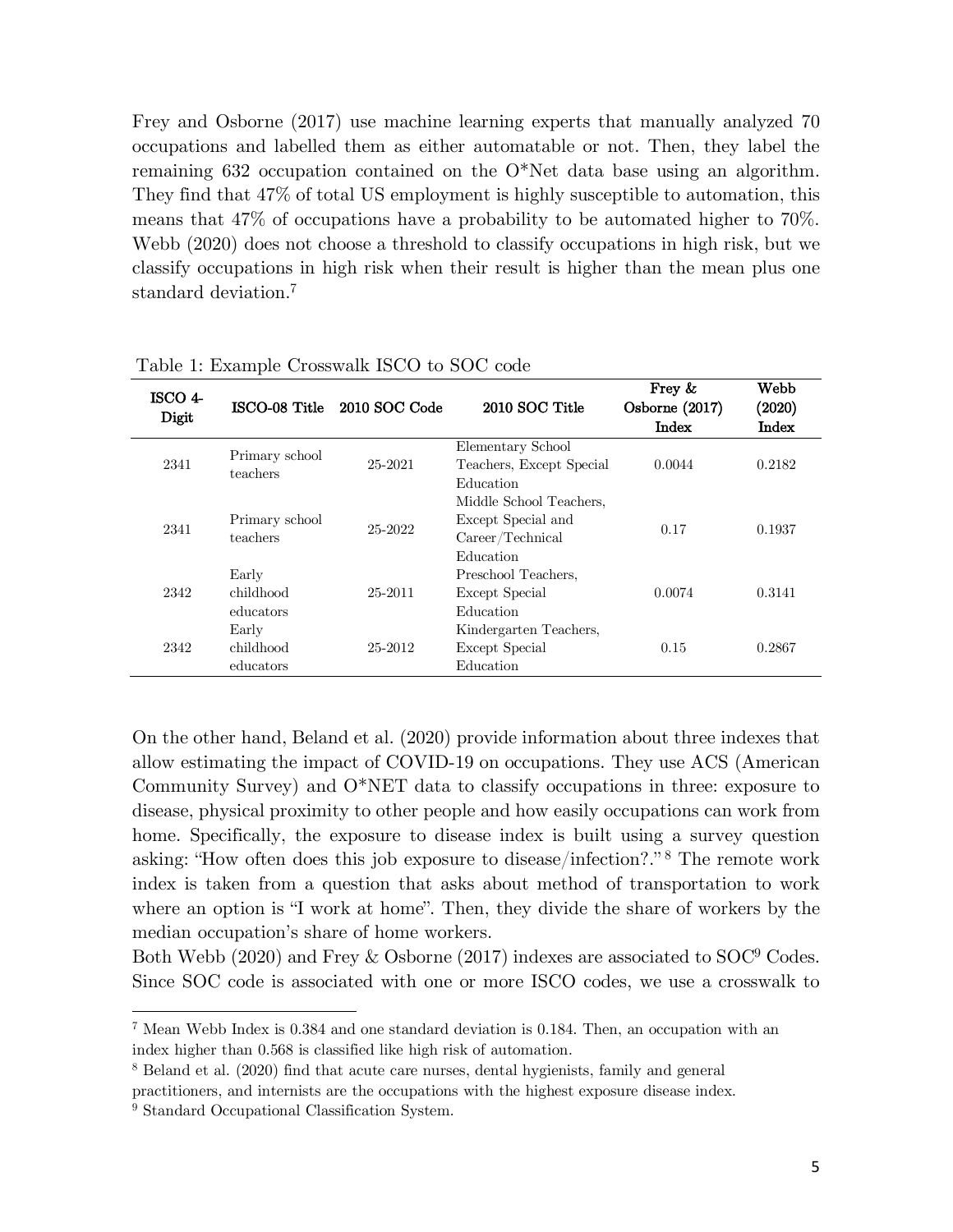match them (Table 1). Following Egaña-delSol and Joyce (2020), whenever there are multiple jobs, we create a weight, calculated as the inverse number of duplicates matches.

This training data is determined at the occupation level, so we regress able to regress it onto the occupations creating a likelihood that each occupation was to be automated. These values are then weighted by the product of the weight created by the CASEN survey and our duplication weight.

In this sense, we implement an expectation-maximization (EM) algorithm following Ibrahim (1990) to identify of occupations which are more automatable. We regress the Frey & Osborne (2017) index and Webb (2020) separately, onto N occupations of each duplicated job for every individual controlling by demographic characteristics.

|                                                | $y = F\&O$ Automation       |
|------------------------------------------------|-----------------------------|
|                                                | $i =$ Participant           |
| $y_{ij} = \sum \beta_n X_{in} + \epsilon_{ij}$ | $i =$ Duplicates            |
| $n=1$                                          | $X = Occupation$ and        |
|                                                | demographic characteristics |

Then, we recalculate the weights for each occupation duplication. This is calculated by taking the regression equation automation output and subtracting the training input and then dividing it by the summation of all the duplicate automation value differences. This entire process is repeated until the weights converge.<sup>10</sup>

#### III Results

With these empirical models, we analyze trends among occupations and demographic characteristics. First, Table 3 shows that the predicted automation monotonically increases when workers become older than 24 years old. On the other hand, Table 4 indicates that male workers are more likely to be affected by new technologies than women. This may be because of women work relatively more in sectors with less probability of automation such as education and social services (Bustelo et al., 2020). Precisely, 13% of female workers, compared to a 21% of their male colleagues, are under high risk of automation. Furthermore, Table 5 shows that the lowest income quintiles have higher risk of automation. This result is disturbing due to the current

<u>.</u>

<sup>10</sup> More details in Egaña-del Sol and Joyce (2020)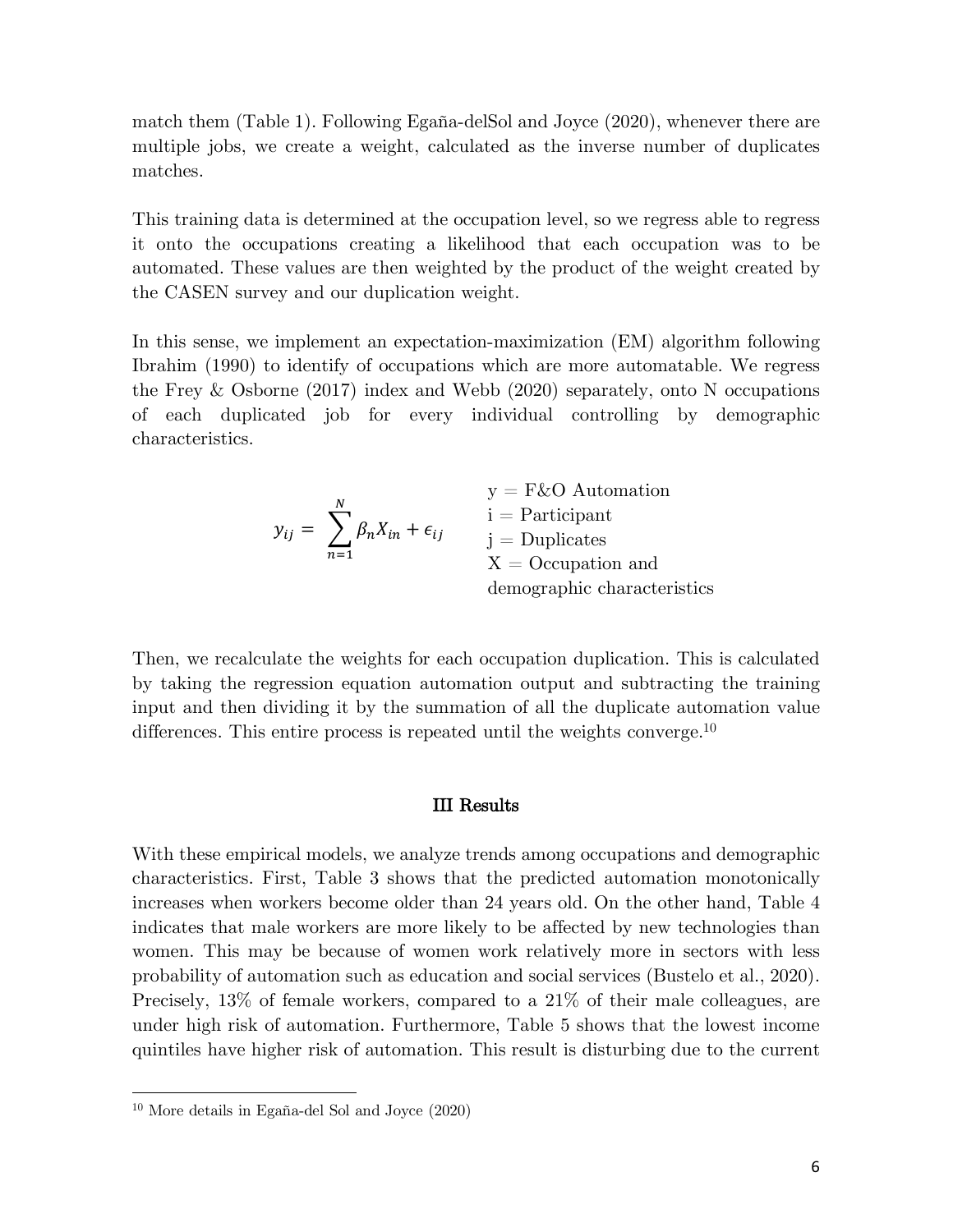high levels of inequality in Chile (CASEN, 2017). The adoption of automation technologies would exacerbate this problem.

|                  |      | Frey & Osborne  | Webb  |           |  |
|------------------|------|-----------------|-------|-----------|--|
| Age Range        |      | Index High Risk | Index | High Risk |  |
| 18 to 24 years   | 0.52 | 0.17            | 0.37  | 0.12      |  |
| 25 to 34 years   | 0.49 | 0.15            | 0.33  | 0,09      |  |
| 35 to 44 years   | 0.53 | 0.22            | 0.36  | 0.14      |  |
| 45 to 59 years   | 0.60 | 0.33            | 0.42  | 0,23      |  |
| 60 years or more | 0.65 | 0.43            | 0.47  | 0.31      |  |

Table 3. Predicted Automation by Age

Note: Estimation calculated using Frey & Osborne (2020) and Webb (2020) with CASEN (2017).

|        | Table 4. Predicted Automation by |  |
|--------|----------------------------------|--|
| Gender |                                  |  |

|        |                   | Frey & Osborne                  | Webb              |   |  |  |
|--------|-------------------|---------------------------------|-------------------|---|--|--|
| Gender |                   | Index High Risk Index High Risk |                   |   |  |  |
| Male   | $0.63 \quad 0.33$ |                                 | $0.43 \quad 0.21$ |   |  |  |
| Female | $0.47$ 0.16       |                                 | $0.33 \t 0.13$    |   |  |  |
|        |                   |                                 |                   | . |  |  |

Note: Estimation calculated using Frey & Osborne (2020) and Webb (2020) with CASEN (2017).

Table 5. Predicted Automation by Quintile Income

|          | Frey & Osborne | Webb      |       |           |
|----------|----------------|-----------|-------|-----------|
| Quintile | Index          | High Risk | Index | High Risk |
| I        | 0,67           | 0.44      | 0,50  | 0,35      |
| п        | 0.61           | 0,33      | 0,45  | 0,24      |
| ш        | 0,57           | 0,26      | 0,41  | 0,18      |
| IV       | 0,53           | 0,21      | 0,37  | 0.14      |
| v        | 0,42           | 0,08      | 0,24  | 0,04      |

Note: Estimation calculated using Frey & Osborne (2020) and Webb (2020) with CASEN (2017).

These results are consistent with previous evidence for Chile documented by Bravo et al. (2019). The authors use CASEN data and Frey & Osborne (2017)'s indices to predict the automation risk in the Chilean context. Some results are slightly different, most likely due the fact that they use Frey and Osborne (2017) following a binary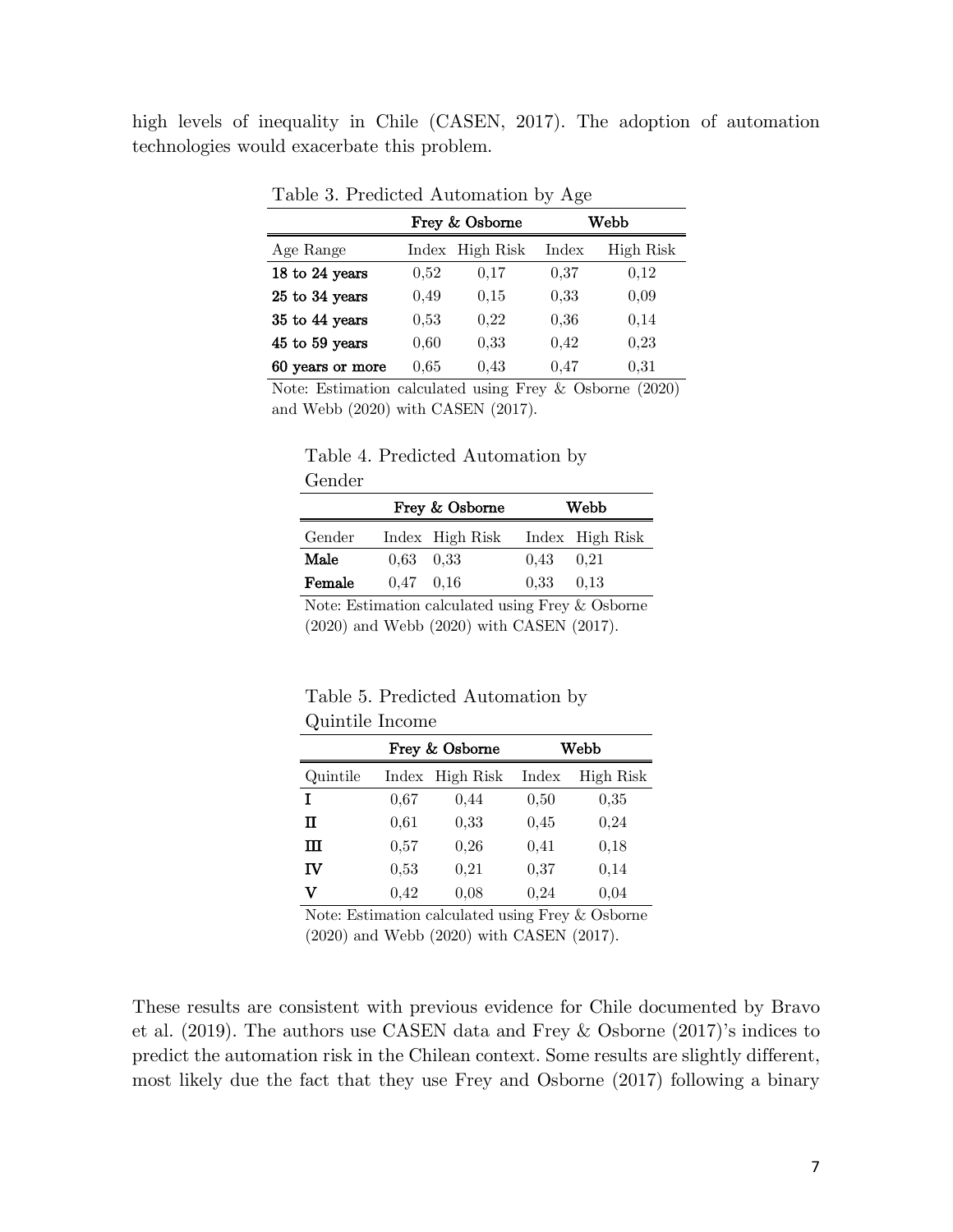classification, while we use the continuous automation likelihood at occupational level.



Figure 1: Predicted Automation Quantile Index at Sub-national Level (Province)

Note: Estimation calculated using Webb (2020) with CASEN (2017). Darker colors represent a lower quantile (i.e. lower value).

Figure 1 shows that there is an interesting heterogeneity at regional level. There is also at a sub-regional level, the province level, a significant heterogeneity in terms of expected impact of automation on average but also regarding the fraction of the current labor market under high risk. For example, in Antofagasta region, the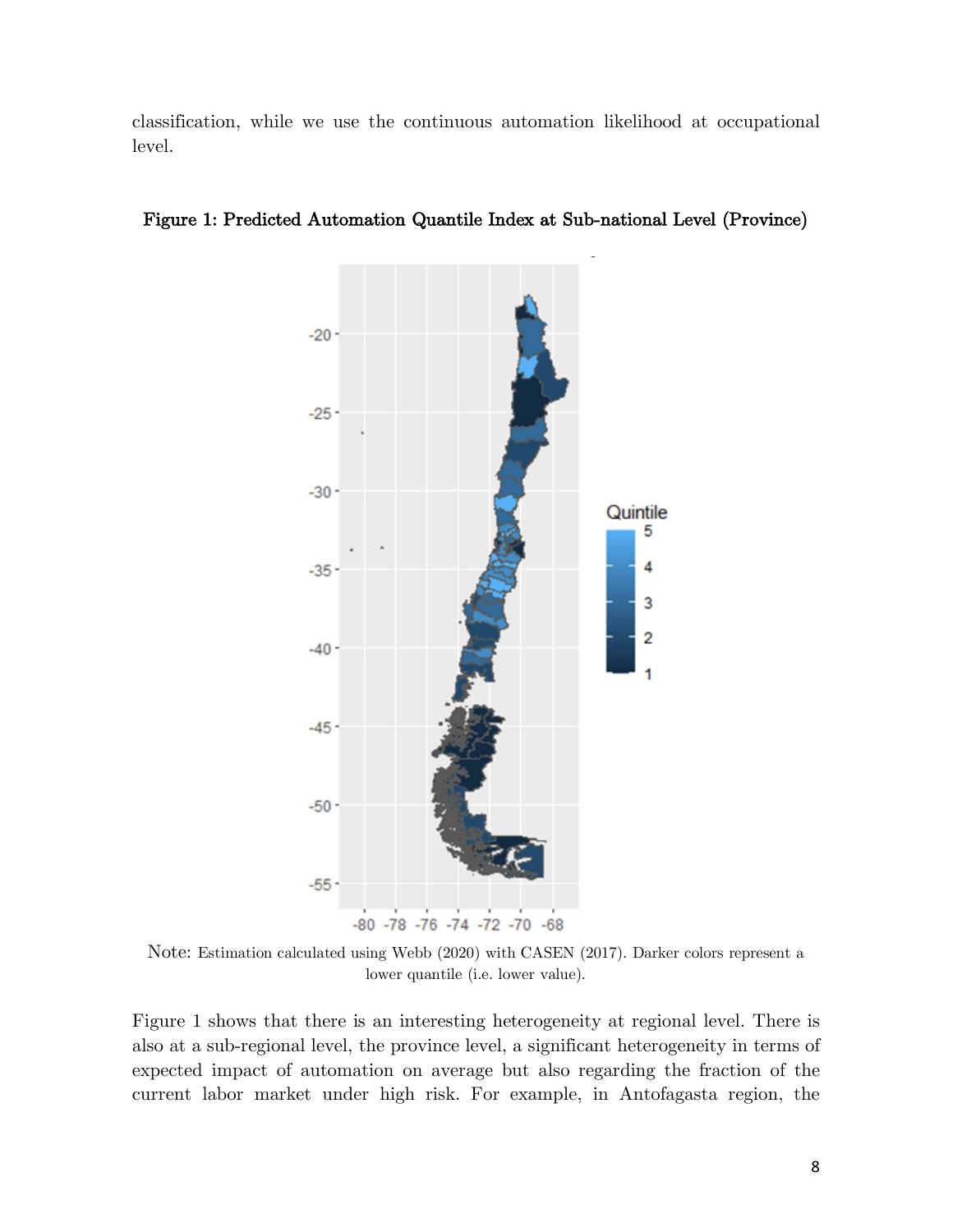Antofagasta province has a 0.06 fraction of its workers under high risk of automation, while the Tocopilla province it's around 0.35, both according the Webb's index of automation exposure. Antofagasta is a service-oriented city for the whole North macrozone, while Tocopilla has an economy based on mining, energy and fishing (and particular, fishmeal production), which, as we will review in the next table, has a larger probability to be affected by different sort of automation technologies. The case of the Metropolitan Region, we have, on one side, Santiago province, with the highest concentration of services in the country (financial, teaching, health, legal, etc., and Talagante, a province with an old tradition in agriculture since the colonial era: Santiago has a predicted share of workers under high risk of 0.05, while Talagante represent 0.27.

|                              | Frey & Osborne |      | Webb  |      |
|------------------------------|----------------|------|-------|------|
|                              |                | High |       | High |
| Sector                       | Index          | Risk | Index | Risk |
| Finance                      | 0,35           | 0,00 | 0,18  | 0,00 |
| Education                    | 0,35           | 0,00 | 0,22  | 0,00 |
| Social Services              | 0,38           | 0,00 | 0,24  | 0,00 |
| <b>Hotel and Restaurants</b> | 0,42           | 0,00 | 0,30  | 0,00 |
| Commerce                     | 0,42           | 0,01 | 0,29  | 0,00 |
| <b>Public Administration</b> | 0,42           | 0,01 | 0,26  | 0,00 |
| <b>Other Services</b>        | 0,47           | 0,02 | 0,32  | 0,01 |
| <b>Real Estate</b>           | 0,54           | 0,08 | 0,37  | 0,05 |
| Manufacture                  | 0,58           | 0,10 | 0,40  | 0,01 |
| Water and Electricity        | 0,59           | 0,17 | 0,38  | 0,02 |
| Transport                    | 0,65           | 0,38 | 0,47  | 0,16 |
| Fishing                      | 0,65           | 0,34 | 0,46  | 0,15 |
| Consturction                 | 0,67           | 0,42 | 0,47  | 0,09 |
| Mining                       | 0,71           | 0,57 | 0,49  | 0,37 |
| Domestic Services            | 0,84           | 0,97 | 0,69  | 0,93 |
| Agriculture                  | 0,94           | 0,99 | 0,67  | 0,89 |

|  |  | Table 6. Predicted Automation by Sector |  |  |
|--|--|-----------------------------------------|--|--|
|--|--|-----------------------------------------|--|--|

Note: Estimation calculated using Frey & Osborne (2020) and Webb (2020) with CASEN (2017). Productive Sectors classified by CASEN (2017) based on isco-88.

Finally, this geographical heterogeneity is partly determined by the main economic activities ---e.g. agriculture, mining, and services--- as well as demographic characteristics of these geographic areas.

In general, the results using Frey and Osborne and Webb's Robots+Software indices are consistent across economic activity. It is important to note that FO measures are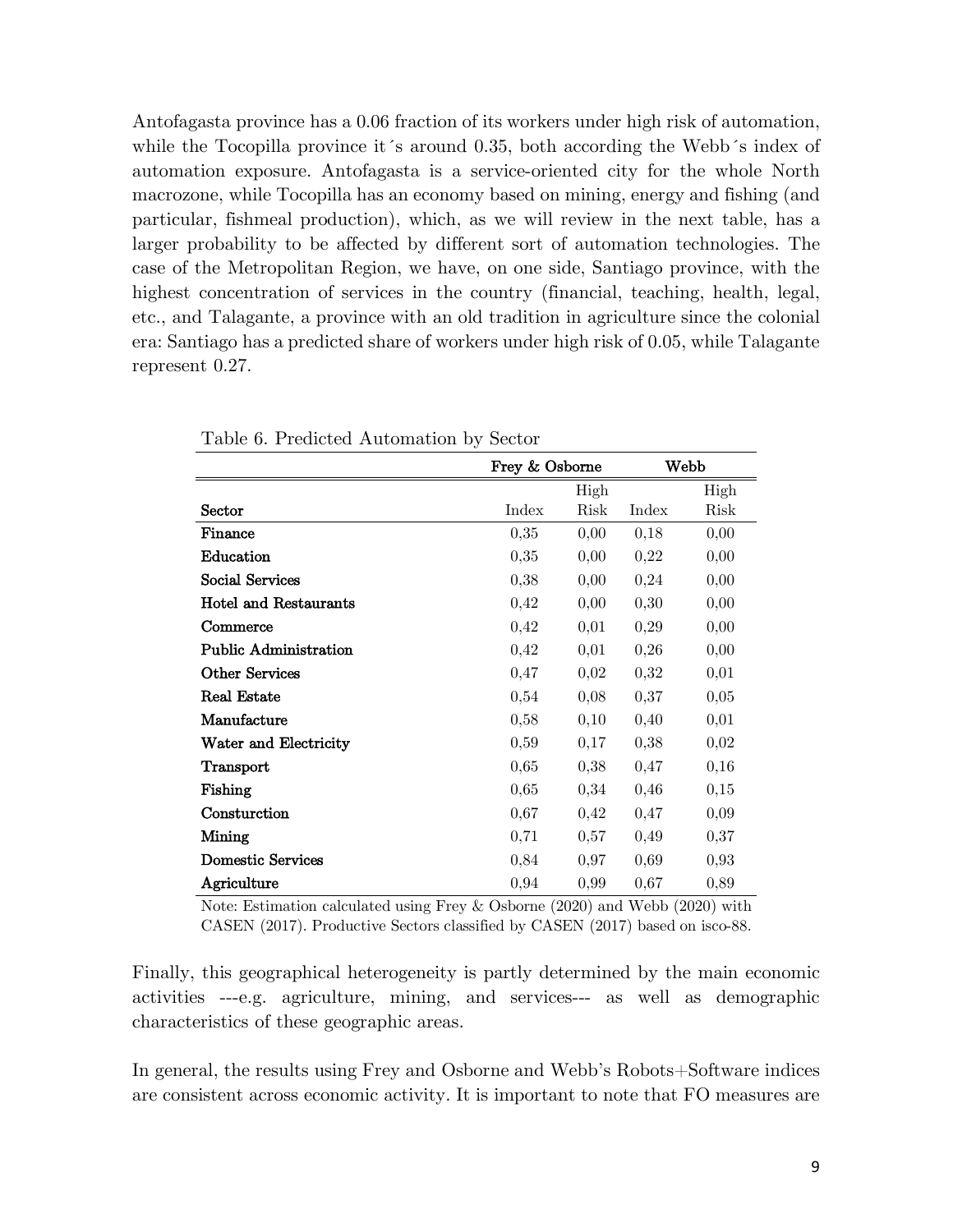a forecast based on experts' assessment of the probability of certain occupations to be fully automatable, while Webb's exposure index is a weighted average of likelihoods at tasks level based on patent records pairs of nouns/verbs in their description. Thus, we expect that the Webb's index will be lower than the FO given that the construction is based on past information on current abilities of robots and software to perform certain tasks, and not a hypothetical and prospective exercise that can be affected by several biases.

Teaching, social and health services, hotel and restaurant, public service and defense, retail, are among the economic activities that experience a relatively lower risk of automation. These sectors have in common the need of physical presence in the delivery of the services and the necessity to perform task or have skills that are hard to automate, also known as "automation bottlenecks", such as perception and manipulation, persuasion, empathy, and the like (Frey and Osborne, 2017).

On the other side, we have construction, mining, domestic service (i.e. house cleaning and cooking), agriculture, farming and silviculture with a high predicted likelihood of automation. Some of these activities have been heavily affected by the pandemic, e.g. construction, domestic service, and most recently, mining. These are the type of sectors that we may expect a greater acceleration on the new technology adoption.

Nonetheless, please note that these results are irrespective of the COVID-19 pandemic. In the following we will extrapolate our results with characteristic associated to COVID-19 effects on different economic activities in order to have a more reliable analysis of potential affected areas.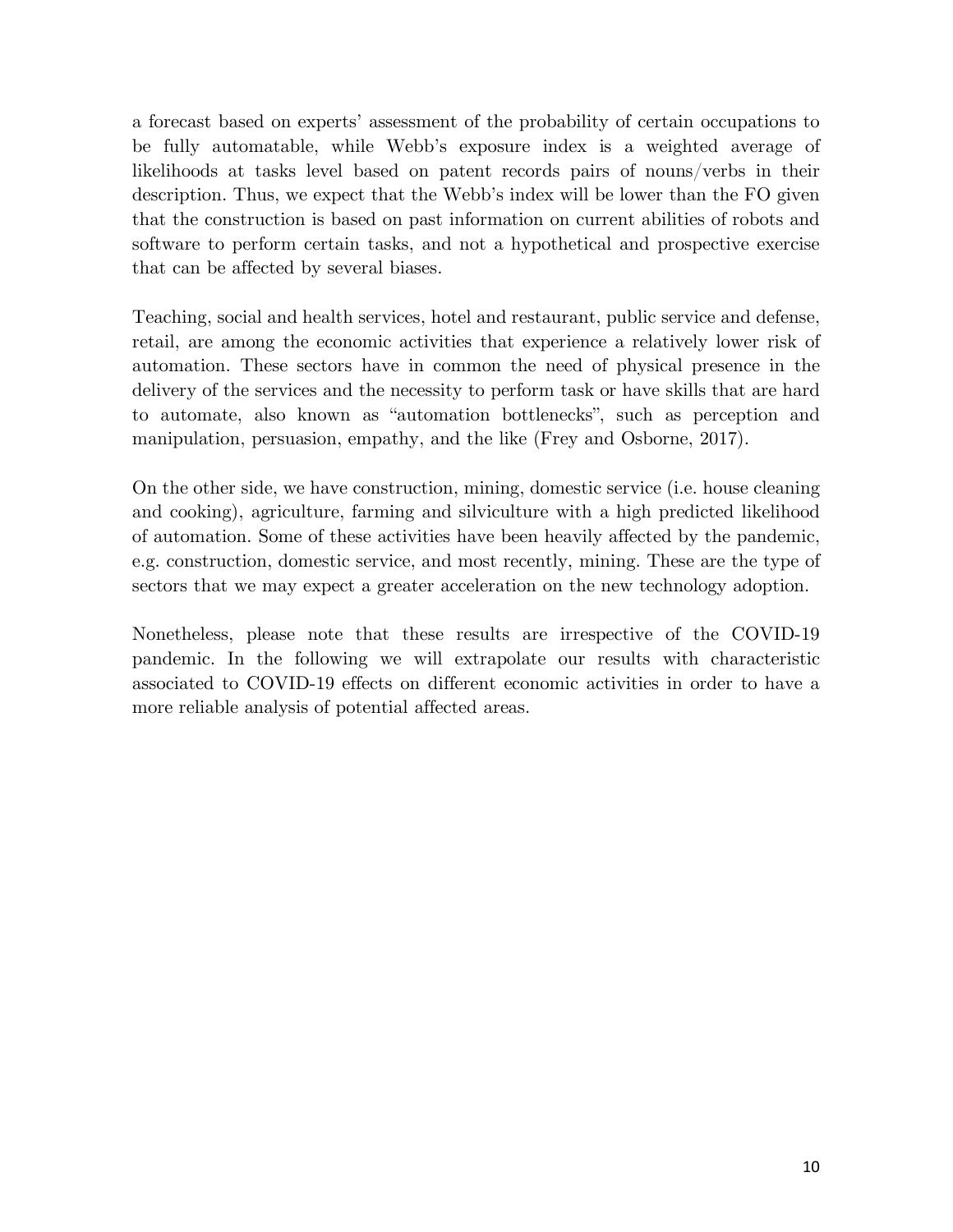

Figure 2: Predictive Automation, Remote Work and Exposure to Disease by Economic Sector

. Note: Each circle represents a sector. The size of each circle represents the Labor Force calculated with CASEN (2017). The x-axis plots the predicted automation of each sector estimated using Webb (2020). The further to the right, the more probability to be automated. The y-axis plots the remote work index built by Beland et al. (2020). Further up, employees work from home more commonly. Finally, the color of the circle corresponds to the quartile of each sector in the exposure index created by Beland et al. (2020). Sectors in the 4th quartile have workers that have higher exposure to COVID-19 at the workplace.

Figure 2 presents the situation when considering the economic sector as unit of interest. Taking together the automation risk and the remote work index, we observe that agriculture, domestic services, construction, mining, transport, and fishing are in the lower right side of the graph, which indicates a delicate situation for the labor market in these sectors: high automation risk and low remote work capability.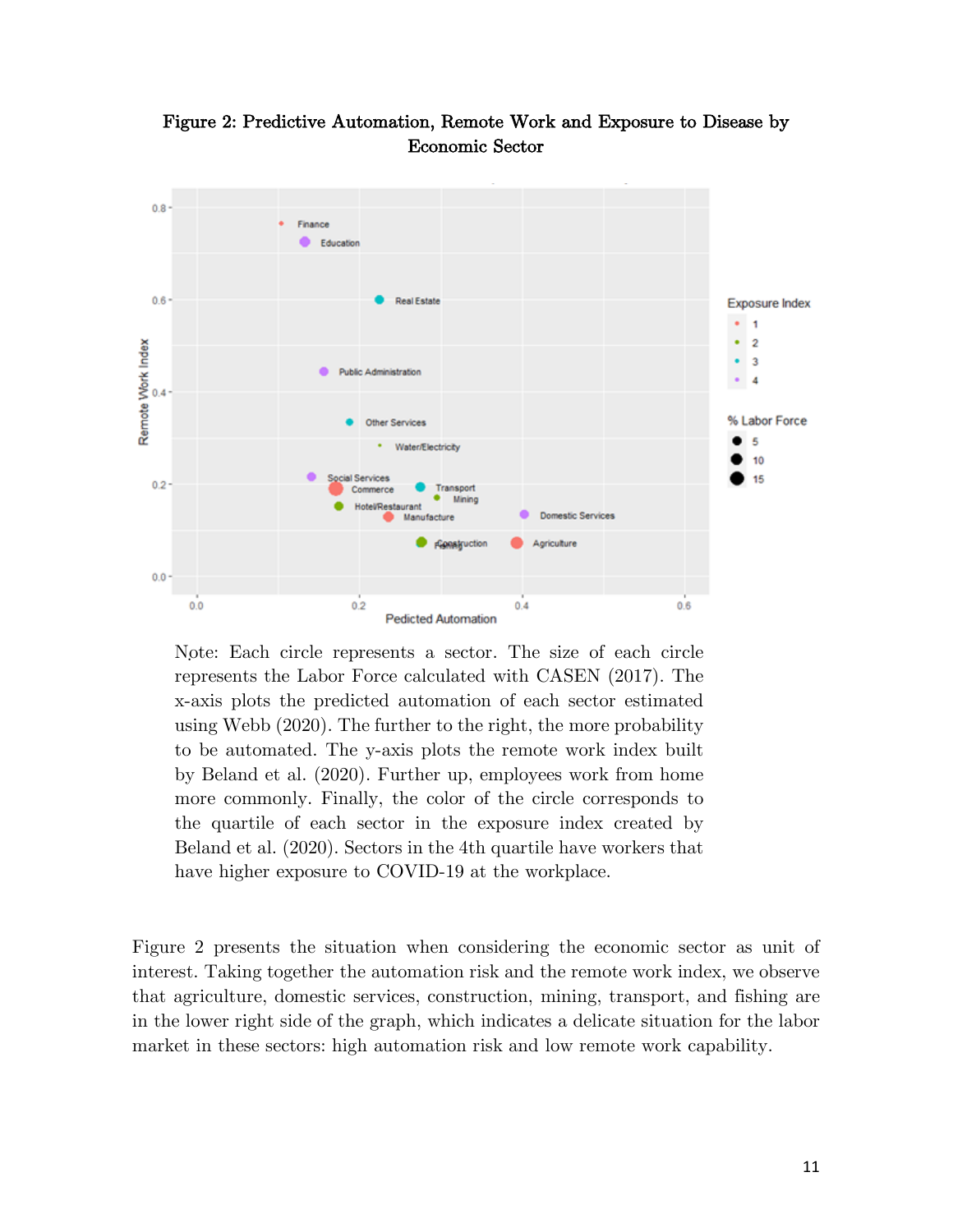In addition, we can consider the level of exposure to COVID-19 of these sectors, having domestic service in the 4<sup>th</sup> quartile (i.e. highest exposure), transport in the 3rd quartile, and construction, mining and fishing in the second quartile, indicating that if the pandemic takes longer than expected to be surpass, these sectors will face a greater impediment and complexity to return to the "new normal". This may generate an extra level of pressure to intensify labor-saving technologies in the short term. On the other hand, Finance, Education, Real Estate, and Public Administration have low risk of automation, high possibility of remote work. All but Education have a low exposure to COVID-19 as well. The results are analogous if we consider proximity to coworkers at workplace instead of exposure to COVID-19 (See Figure A2 in the Appendix). These results are overall consistent with recent evidence for the US (Papanikolaou and Schmidt, 2020).

Figure 3 suggest that geographic areas with low capabilities of remote work and high predicted automation risk are in a delicate situation. We can visibly identify the O'Higgins, Maule, Ñuble and Coquimbo geographic areas (regions). In addition, if we complement this analysis with the measure of how exposed these areas are to COVID-19 and the size of the workforce, the outlook is even more dramatic. Conversely, regions such as the metropolitan area, with a low probability of automation due to their focus on low-risk activities, and the feasibility of implementing remote work, are more protected from these risks.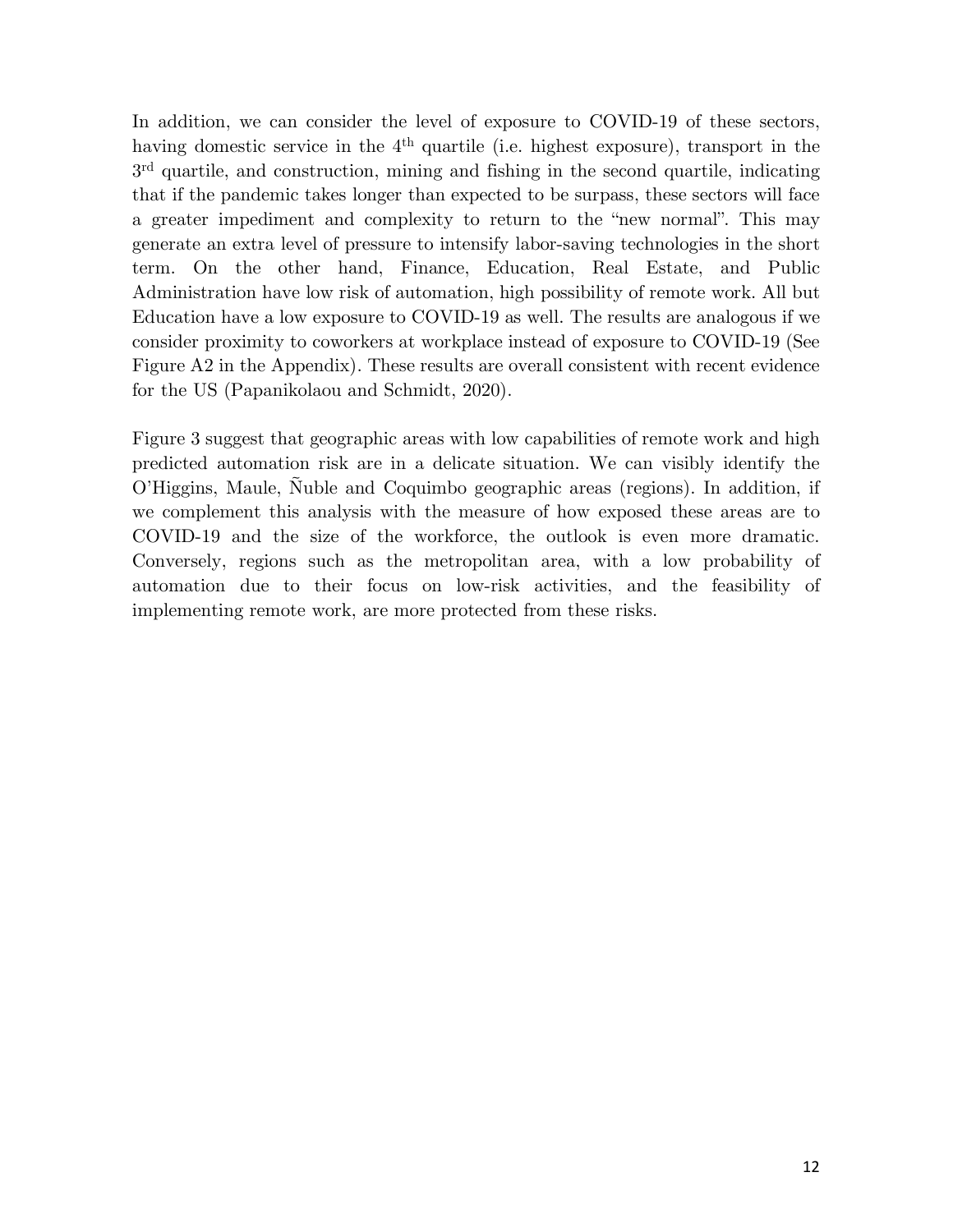

Figure 3: Predictive Automation, Remote Work and Exposure to Disease by Geographic area

Note: Each circle represents a sector. The size of each circle represents the Labor Force calculated with CASEN (2017). The x-axis plots the predicted automation of each sector estimated using Webb (2020). The further to the right, the more probability to be automated. The y-axis plots the remote work index built by Beland et al. (2020). Further up, employees work from home more commonly. Finally, the color of the circle corresponds to the quartile of each sector in the exposure index created by Beland et al. (2020). Sectors in the 4th quartile have workers that have higher exposure to COVID-19 at the workplace.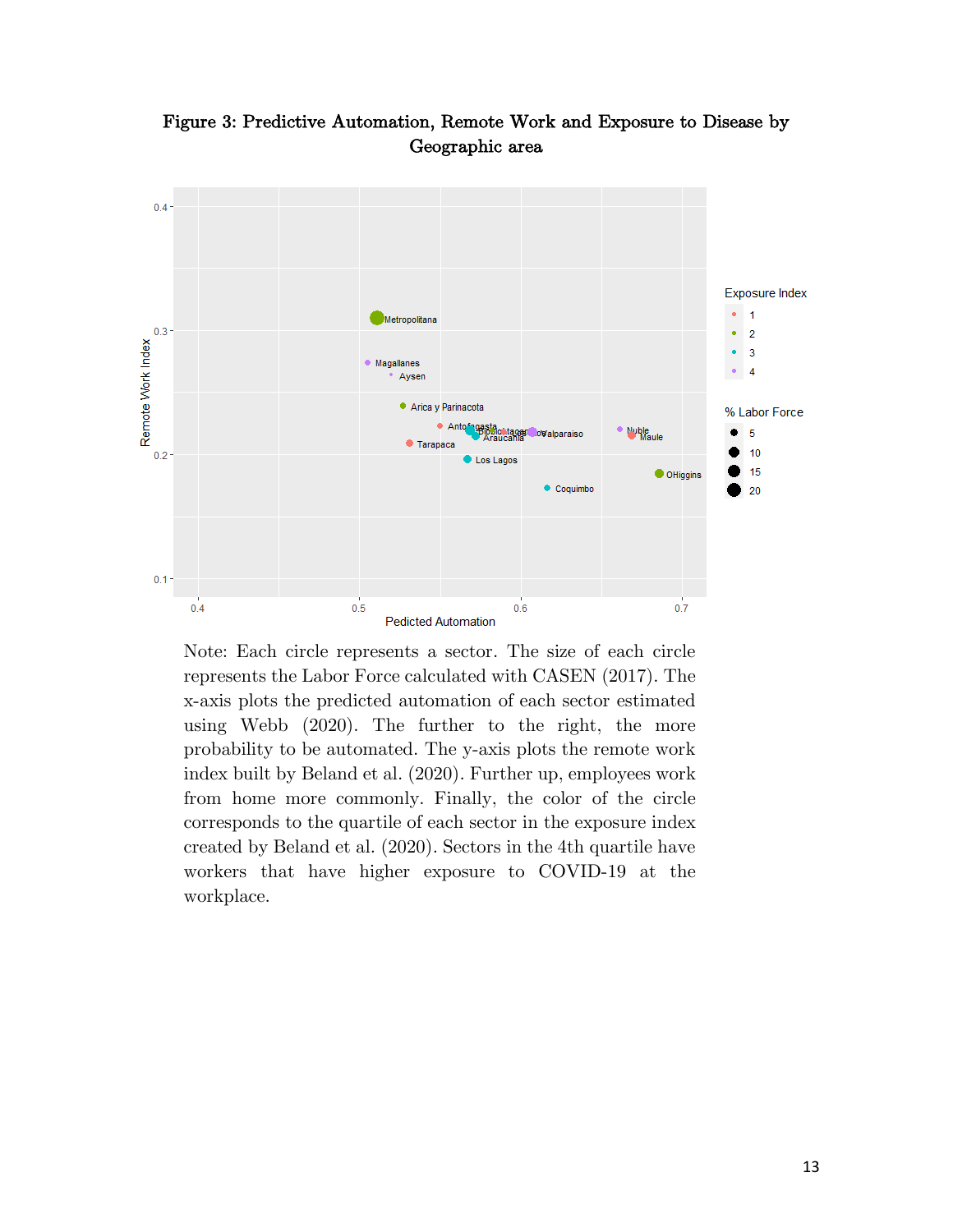#### IV Conclusion

In this article we argue that the ongoing COVID-19 pandemic would serve as a catalyzer for automation processes in several firms across industries. We consider Chile, a small open developing economy, as a case study. Nonetheless is a very complicated, rather speculative, task to predict the situation on the labor market after the COVID-19 pandemic, we expose a couple of stylized facts that are consistent with the following hypothesis: industries are accelerating the digital transformation of their operations and we might experience a jobless recovery in many sectors, especially those where the automation technologies are available, the degree of atwork physical proximity is high, the level of exposure of covid-19 is high, and the capabilities to work remotely are low.

In this context, we Identify which industries, territories and economic activities will be most affected by automation given the COVID-19. We provide empirical evidence supporting our hypothesis using data at individual and industry/sector level in Chile. Using a comprehensive and novel dataset, we are able to predict the degree of automation risk by worker's demographics, occupations, industries, territories and economic activities in Chile.

We find evidence that COVID-19 might act as catalyzer on the digital transformation of firms in Chile. We estimate that the automation risks have a significant geographical heterogeneity, even within subnational areas. This heterogeneity is partly determined by their economic activities ---e.g. agriculture, mining, and services--- as well as demographic characteristics (i.e. worker's average age, income, and gender). In addition, we argue that Chile might experience a jobless recovery in many economic sectors, especially in those were the automation technologies are available, the degree of both at-work physical proximity and the level of exposure to COVID-19 are high, and the capabilities to work remotely are low.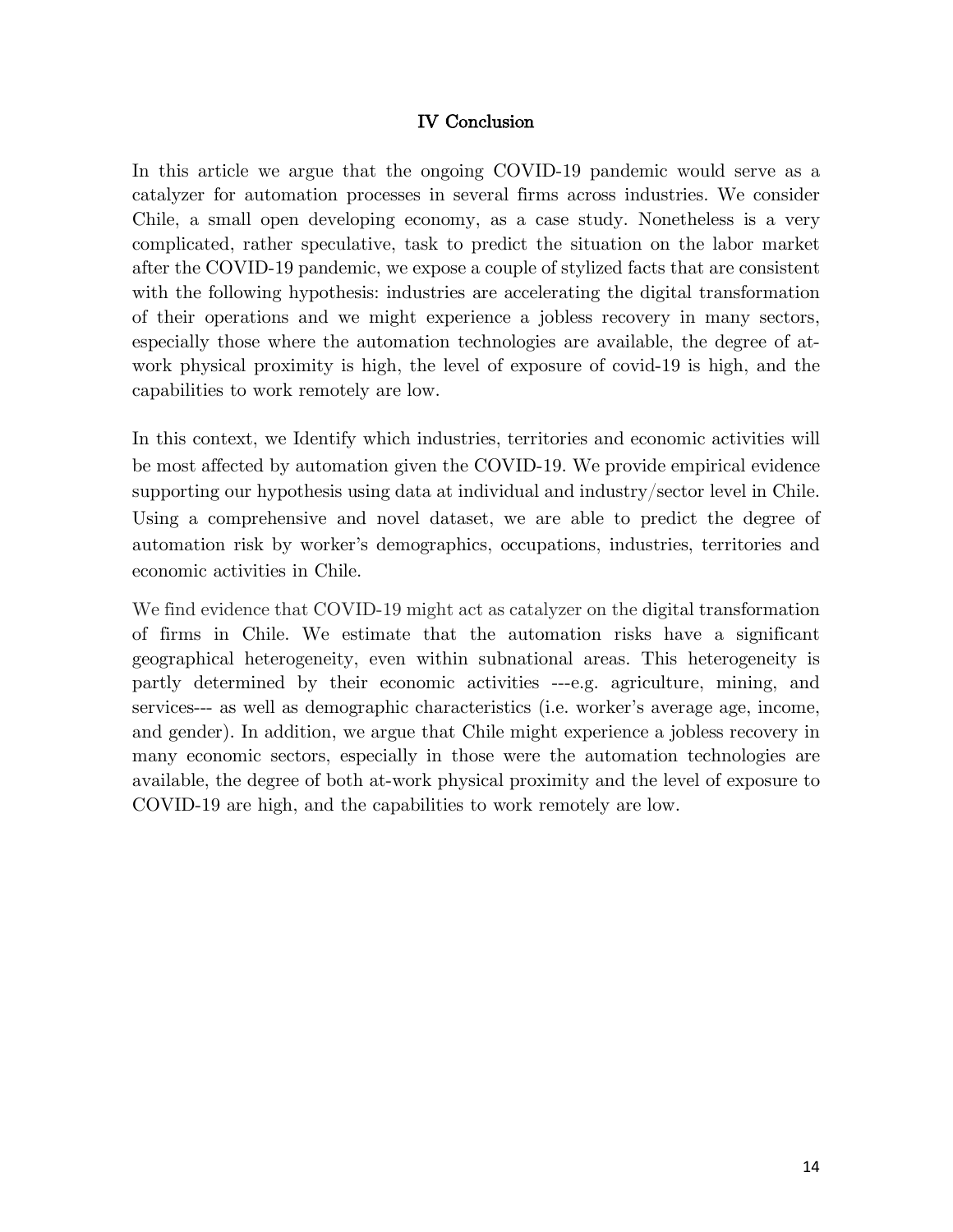#### REFERENCES

Acemoglu, D., & Restrepo, P. (2018). The race between man and machine: Implications of technology for growth, factor shares, and employment. *American Economic Review*, *108(6),* 1488-1542.

Acemoglu, D., & Restrepo, P. (2019). Automation and new tasks: how technology displaces and reinstates labor. *Journal of Economic Perspectives, 33(2),* 3-30.

Arntz, M., Gregory, T., & Zierahn, U. (2016). The risk of automation for jobs in OECD countries. *Future Skills Centre*

Atkeson, A. (2020). How deadly is covid-19? understanding the difficulties with estimation of its fatality rate (No. w26965). *National Bureau of Economic Research.*

Barrero, J. M., Bloom, N., & Davis, S. J. (2020). Covid-19 is also a reallocation shock (No. w27137). National Bureau of Economic Research.

Beland, L. P., Brodeur, A., & Wright, T. (2020). The short-term economic consequences of Covid-19: exposure to disease, remote work and government response. *IZA Discussion Papers, No. 13159*

Bravo, J., García A., & Schlechter H. (2019). Mercado Laboral Chileno para la Cuarta Revolución Industrial. *Documento de Trabajo N°59. CLAPES UC*

Brynjolfsson, E., & McAfee, A. (2014). The second machine age: Work, progress, and prosperity in a time of brilliant technologies. *WW Norton & Company.*

Bustelo, M., Egana-delSol P., Ripani L., y Soler N. (2020), "Automation and Gender in Latin America." *IDB Working Paper Series.*

Coibion, O., Gorodnichenko, Y., & Weber, M. (2020). Labor markets during the covid-19 crisis: A preliminary view (No. w27017). National Bureau of Economic Research.

Egana-delSol, Pablo & Connor Joyce (2020), "The Future of Work in Developing Economies." *Sloan Management Review. Vol. 3, January.*

Egana-delSol, Pablo, The Future of Work in Developing Economies: What can We Learn from the South? (December 3, 2019). *Available at*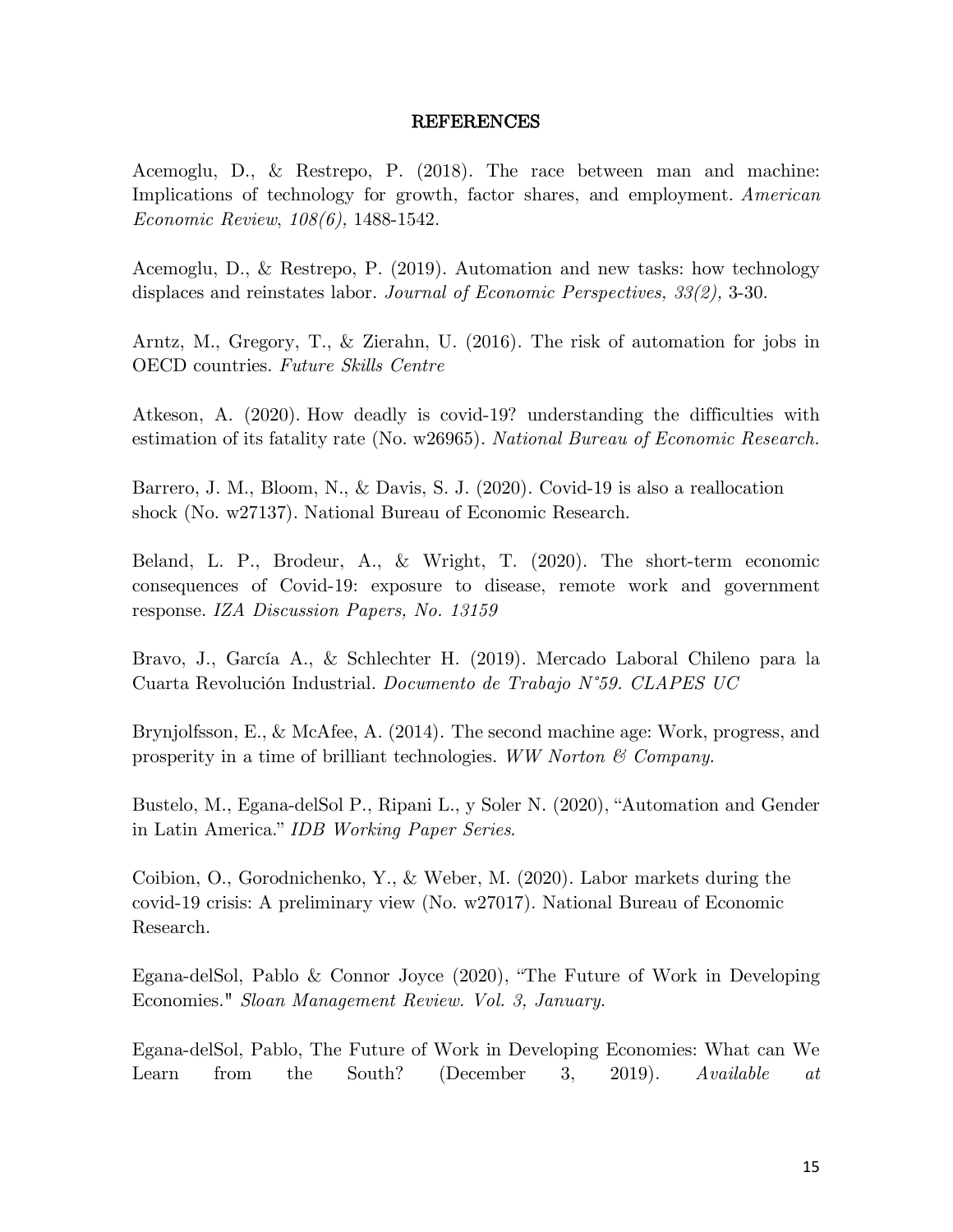*SSRN: https://ssrn.com/abstract=3497197 or http://dx.doi.org/10.2139/ssrn.3497 197*

Frey, C. B., & Osborne, M. A. (2017). The future of employment: How susceptible are jobs to computerisation?. *Technological forecasting and social change, 114*, 254- 280.

Fort, Teresa C. 2017. "Technology and production fragmentation: Domestic versus foreign sourcing." *The Review of Economic Studies 84(2):* 650–687.

Graetz, G., & Michaels, G. (2018). Robots at work. *Review of Economics and Statistics, 100(5),* 753-768.

Instituto Nacional de Estadísticas, INE (2020). Encuesta Nacional de Empleo: contingencia COVID-19. Nota Técnica N° 4.

McKinsey & Company, & Manyika, J. (2017). Technology, jobs, and the future of work. *McKinsey Insights.*

Micco, A. (2019). Automation, Labor Markets, and Trade. Departmen of Economic Working Papers Series, University of Chile.

Papanikolaou, D., & Schmidt, L. D. (2020). Working Remotely and the Supply-side Impact of Covid-19 (No. w27330). National Bureau of Economic Research.

Sanchez, D. G., Parra, N. G., Ozden, C., & Rijkers, B. (2020). Which Jobs Are Most Vulnerable to COVID-19? What an Analysis of the European Union Reveals. *Research & Policy Brief,* (34).

Superintendencia de Pensione (2020). Ficha estadística semanal Ley de Protección al Empleo y Ley del Seguro de Cesantía. 22 de Junio de 2020.

Webb, M. (2019). The Impact of Artificial Intelligence on the Labor Market. Available at SSRN 3482150.

Winick, E. (2018). Every study we could find on what automation will do to jobs, in one chart. *MIT Technology Review.*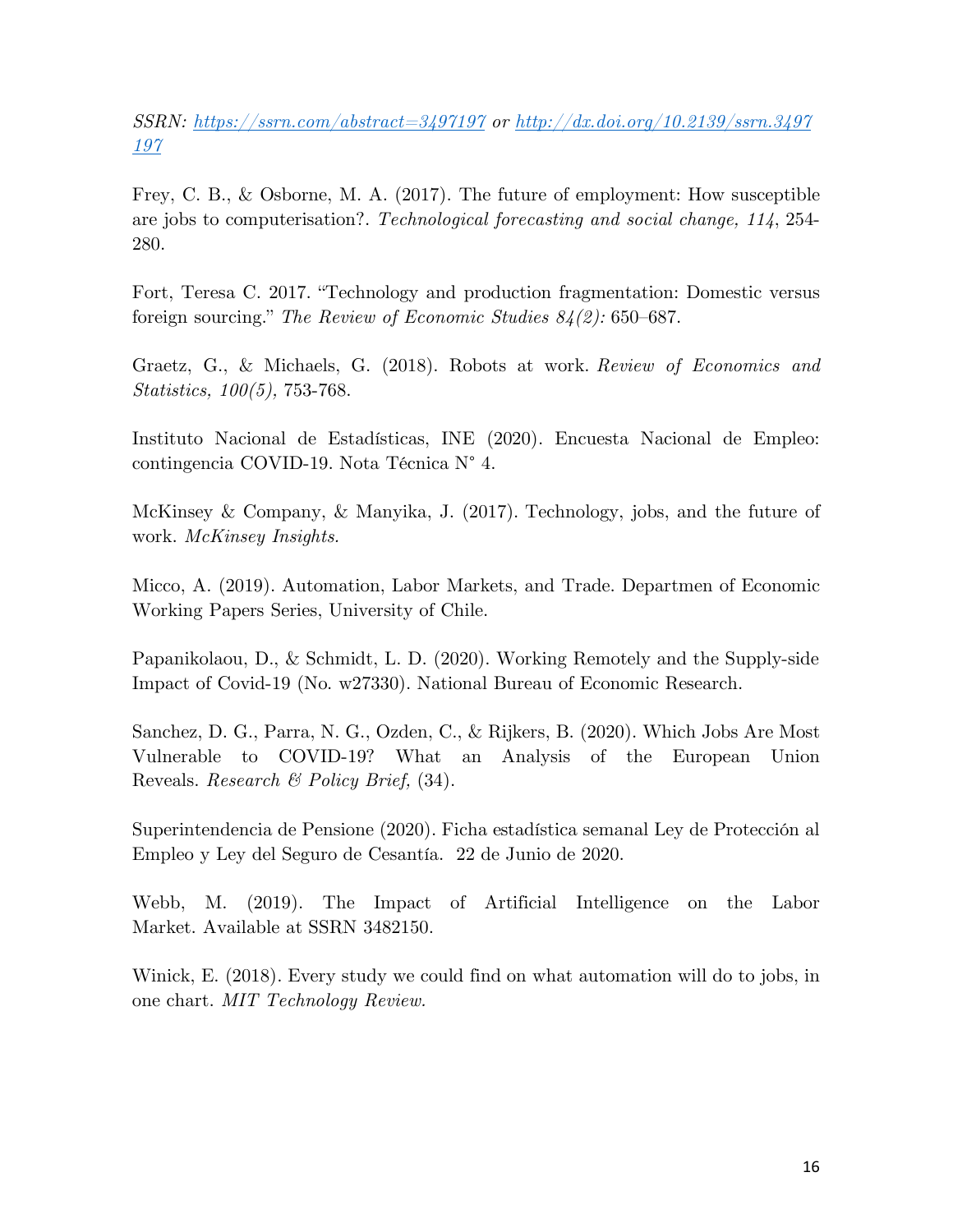### APPENDIX

## Table A1. Tasks and exposures scores for precision agriculture technicians (Webb, 2020)

| Task                                                                                                                       | Weight in<br>occupation | <b>Extracted pairs</b>   | AI exposure<br>score x100 |
|----------------------------------------------------------------------------------------------------------------------------|-------------------------|--------------------------|---------------------------|
| Use geospatial technology to develop soil sampling grids or                                                                | 0.050                   | (develop, grid)          | 0.050                     |
| identify sampling sites for testing characteristics such as<br>nitrogen, phosphorus, or potassium content, ph, or          |                         | (identify, site)         | 0.234                     |
| micronutrients.                                                                                                            |                         | (test, characteristic)   | 0.084                     |
| Document and maintain records of precision agriculture<br>information.                                                     | 0.049                   | (maintain, record)       | 0.000                     |
| Analyze geospatial data to determine agricultural                                                                          | 0.048                   | (analyze, datum)         | 0.469                     |
| implications of factors such as soil quality, terrain, field<br>productivity, fertilizers, or weather conditions.          |                         | (determine, implication) | 0.837                     |
| Apply precision agriculture information to specifically reduce                                                             | 0.048                   | (apply, information)     | 0.000                     |
| the negative environmental impacts of farming practices.                                                                   |                         | (reduce, impact)         | 0.151                     |
| Install, calibrate, or maintain sensors, mechanical controls,<br>GPS-based vehicle guidance systems, or computer settings. | 0.045                   | (maintain, sensor)       | 0.000                     |
| Identify areas in need of pesticide treatment by analyzing                                                                 | 0.038                   | (identify, area)         | 0.234                     |
| geospatial data to determine insect movement and damage<br>patterns.                                                       |                         | (analyze, datum)         | 0.469                     |
|                                                                                                                            |                         | (determine, movement)    | 0.502                     |

Notes: Table displays six of the twenty-two tasks recorded for precision agriculture technicians in the O\*NET database. For each task, the weight is an average of the frequency, importance, and relevance of that task to the occupation, as specified in O\*NET, with weights scaled to sum to one. The capability pairs in the third column are extracted from the task text by a dependency parsing algorithm. The AI exposure score for an extracted pair is equal to the relative frequency of similar pairs in the titles of AI patents. The score multiplied by 100 is thus a percentage; for example, pairs similar to "determine implications" represent 0.84% of pairs extracted from AI patents.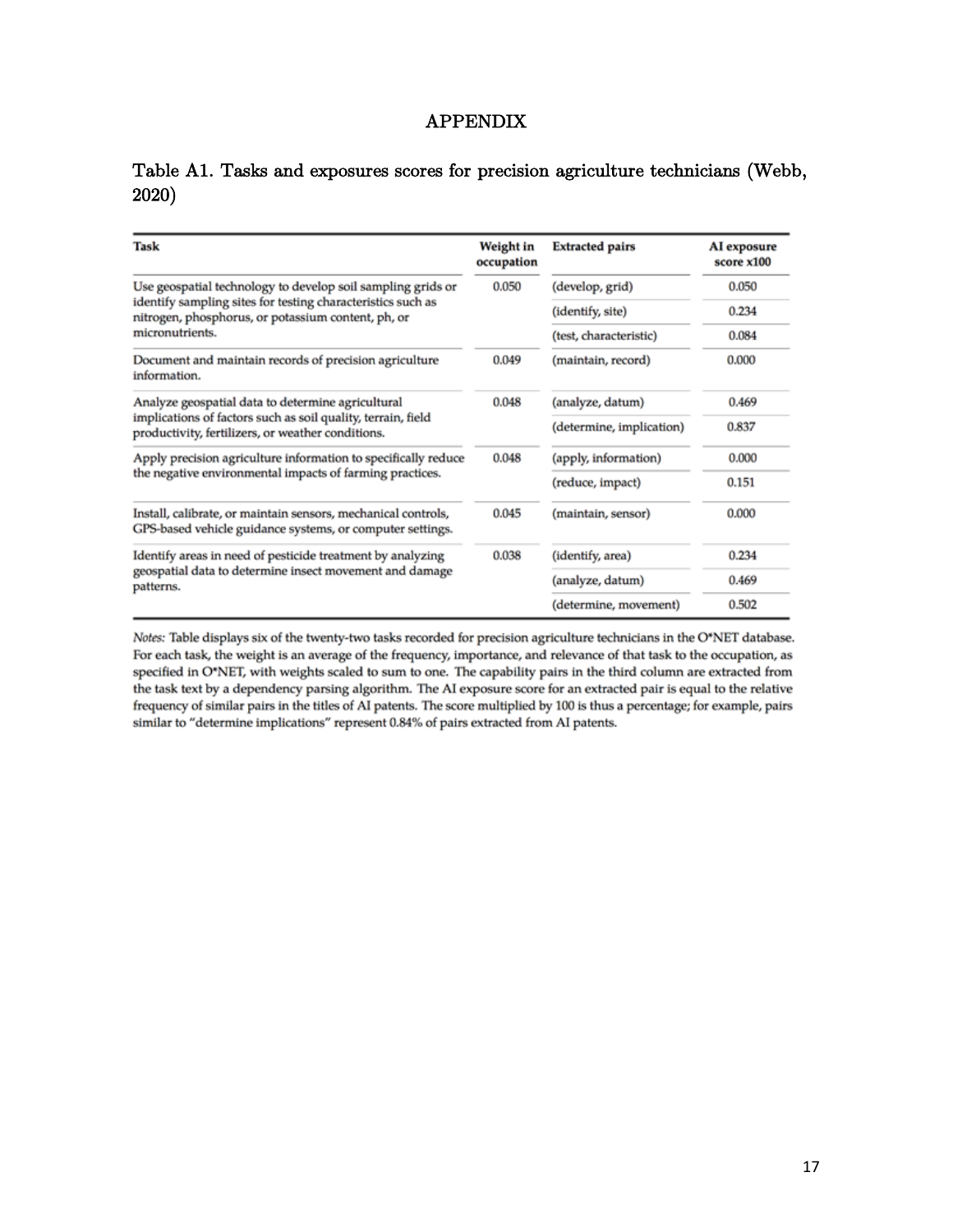Figure A1. Illustration of process for constructing technology exposure measures (Webb, 2020)

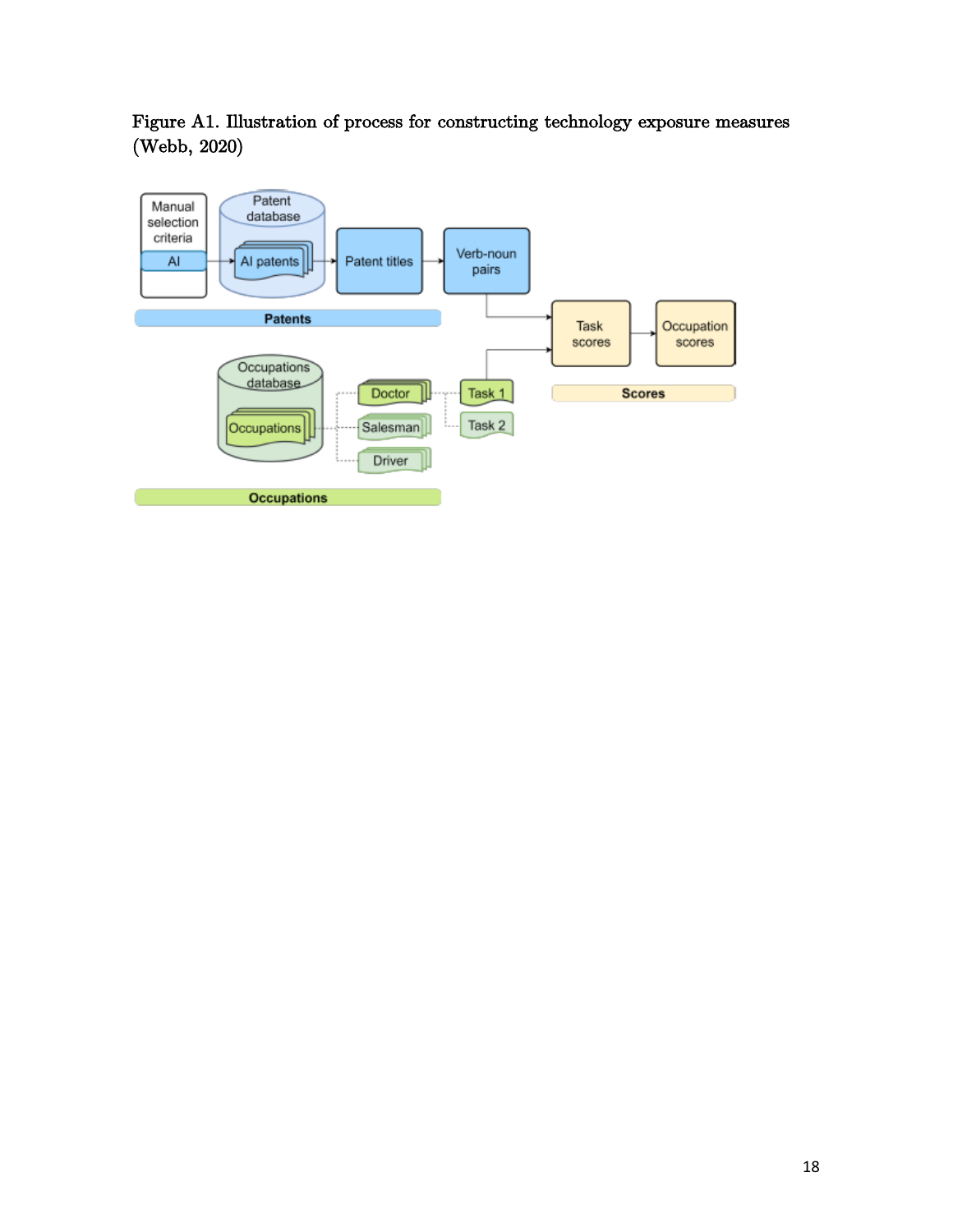|                    |           | Frey and Osborne |       | Webb      |                       |              | Frey and Osborne |              | Webb         |
|--------------------|-----------|------------------|-------|-----------|-----------------------|--------------|------------------|--------------|--------------|
| Region             | Index     | High Risk        | Index | High Risk | Provincia             | Index        | High Risk        | Index        | High Risk    |
|                    |           |                  |       |           | Iquique               | $0.50\,$     | 0.17             | 0.35         | 0.06         |
| <b>Tarapaca</b>    | 0.51      | 0.18             | 0.35  | 0.07      | Tamarugal             | 0.61         | 0.36             | 0.42         | 0.24         |
|                    |           |                  |       |           | Antofagasta           | $\rm 0.52$   | 0.15             | 0.35         | 0.06         |
| Antofagasta        | 0.53      | 0.16             | 0.36  | 0.08      | El Loa                | 0.54         | 0.14             | 0.36         | 0.05         |
|                    |           |                  |       |           | Tocopilla             | 0.66         | 0.47             | 0.46         | 0.36         |
|                    |           |                  |       |           | Copiapó               | $0.55\,$     | 0.27             | $0.38\,$     | 0.18         |
| Atacama            | 0.56      | 0.28             | 0.39  | 0.20      | Chañaral              | 0.60         | 0.31             | 0.42         | 0.27         |
|                    |           |                  |       |           | Huasco                | 0.59         | 0.32             | 0.42         | 0.23         |
|                    |           |                  |       |           | Elqui                 | 0.57         | 0.29             | 0.41         | 0.20         |
| Coquimbo           | 0.59      | 0.34             | 0.43  | 0.24      | Choapa                | 0.58         | 0.33             | 0.42         | $0.24\,$     |
|                    |           |                  |       |           | Limarí                | 0.67         | 0.47             | 0.48         | 0.36         |
|                    |           |                  |       |           | Valparaiso            | 0.49         | 0.13             | 0.34         | 0.09         |
|                    |           |                  |       |           | Los Andes             | 0.62         | 0.36             | 0.46         | 0.26         |
|                    |           |                  |       |           | Petorca               | 0.62         | 0.39             | 0.45         | 0.31         |
| Valparaíso         | 0.58      | 0.29             | 0.42  | 0.21      | Quillota              | 0.67         | 0.42             | 0.48         | 0.34         |
|                    |           |                  |       |           | San Antonio           | 0.54         | 0.21             | 0.38         | 0.12         |
|                    |           |                  |       |           | San Felipe            | 0.69         | 0.46             | 0.51         | 0.38         |
|                    |           |                  |       |           | Marga Marga           | 0.62         | 0.35             | 0.45         | 0.24         |
|                    |           |                  |       |           | Cachapoal             | 0.64         | 0.41             | 0.45         | 0.33         |
| O'Higgins          | 0.65      | 0.44             | 0.46  | 0.35      | Cardenal Caro         | 0.68         | 0.49             | 0.47         | 0.35         |
|                    |           |                  |       |           | Colchagua             | 0.68         | 0.48             | 0.49         | 0.40         |
|                    |           |                  |       |           | Talca                 | 0.63         | 0.40             | 0.45         | 0.31         |
| Maule              | 0.64      | 0.43             | 0.46  | 0.36      | Cauquenes             | 0.67         | 0.49             | 0.49         | 0.42         |
|                    |           |                  |       |           | Curico                | 0.63         | 0.41             | 0.45         | 0.35         |
|                    |           |                  |       |           | Linares               | 0.67         | 0.49             | 0.49         | 0.42         |
|                    |           |                  |       |           | Concepción            | 0.52         | 0.19             | 0.36         | 0.10         |
| Biobío             | 0.55      | 0.25             | 0.39  | 0.15      | Arauco                | 0.60         | 0.33             | 0.43         | 0.22         |
|                    |           |                  |       |           | Biobío                | 0.60         | 0.36             | 0.43         | 0.25         |
| La Araucanía       | 0.55      | 0.26             | 0.39  | 0.19      | Cautín                | 0.53         | 0.22             | 0.37         | 0.15         |
|                    |           |                  |       |           | Malleco               | 0.61         | 0.36             | 0.44         | 0.30         |
|                    | 0.56      | 0.25             | 0.39  | 0.16      | Llanquihue            | 0.56         | 0.25             | 0.39         | 0.16         |
| Los Lagos          |           |                  |       |           | Chiloé                | 0.52         | 0.16             | 0.36         | 0.10         |
|                    |           |                  |       |           | Osorno<br>Coyhaique   | 0.59         | 0.30<br>0.17     | 0.41         | 0.20         |
|                    |           |                  |       |           |                       | 0.50<br>0.52 | 0.14             | 0.33<br>0.35 | 0.12<br>0.08 |
| Aysén              | 0.50      | 0.16             | 0.34  | 0.11      | Aysén<br>Capitán Prat | 0.46         | 0.14             | 0.29         | 0.04         |
|                    |           |                  |       |           | General Carrera       | 0.52         | 0.17             | 0.36         | 0.17         |
|                    |           |                  |       |           | Magallanes            | 0.47         | 0.09             | 0.31         | 0.04         |
|                    |           |                  |       |           | Tierra del Fuego      | 0.59         | 0.33             | 0.40         | 0.20         |
| Magallanes         | 0.48      | 0.11             | 0.32  | 0.05      | Última                |              |                  |              |              |
|                    |           |                  |       |           | Esperanza             | 0.52         | 0.14             | 0.37         | 0.09         |
|                    |           |                  |       |           | Santiago              | 0.46         | 0.08             | 0.29         | 0.06         |
|                    |           |                  |       |           | Cordillera            | 0.50         | 0.12             | 0.35         | 0.10         |
|                    |           |                  |       |           | Chacabuco             | 0.60         | 0.27             | 0.42         | 0.17         |
| Metropolitana      | 0.48      | 0.12             | 0.32  | 0.09      | Maipo                 | $0.57\,$     | 0.20             | 0.40         | $0.13\,$     |
|                    |           |                  |       |           | Melipilla             | 0.66         | 0.44             | 0.46         | 0.33         |
|                    |           |                  |       |           | Talagante             | 0.63         | 0.33             | 0.45         | 0.26         |
|                    |           |                  |       |           | Valdivia              | 0.54         | 0.25             | 0.37         | 0.17         |
| Los Ríos           | $_{0.57}$ | 0.30             | 0.39  | 0.21      | Ranco                 | $0.66\,$     | 0.49             | 0.46         | 0.38         |
|                    |           |                  |       |           | Arica                 | 0.51         | 0.21             | 0.35         | 0.13         |
| Arica y Parinacota | 0.51      | 0.21             | 0.35  | 0.14      | Parinacota            | 0.65         | 0.38             | 0.46         | 0.34         |
|                    |           |                  |       |           | Diguillin             | $\!0.59\,$   | 0.29             | 0.42         | 0.22         |
| <b>Nuble</b>       | 0.62      | 0.36             | 0.44  | $0.28\,$  | <b>Itata</b>          | 0.64         | 0.40             | 0.44         | 0.32         |
|                    |           |                  |       |           | Punilla               | 0.67         | 0.47             | 0.48         | 0.37         |

## Table A2. Predicted Automation by Geographic Areas

Punilla  $0.67 \t 0.47 \t 0.48 \t 0.37$ <br>Note: Estimation calculated using Frey & Osborne (2020) and Webb (2020) with CASEN (2017).